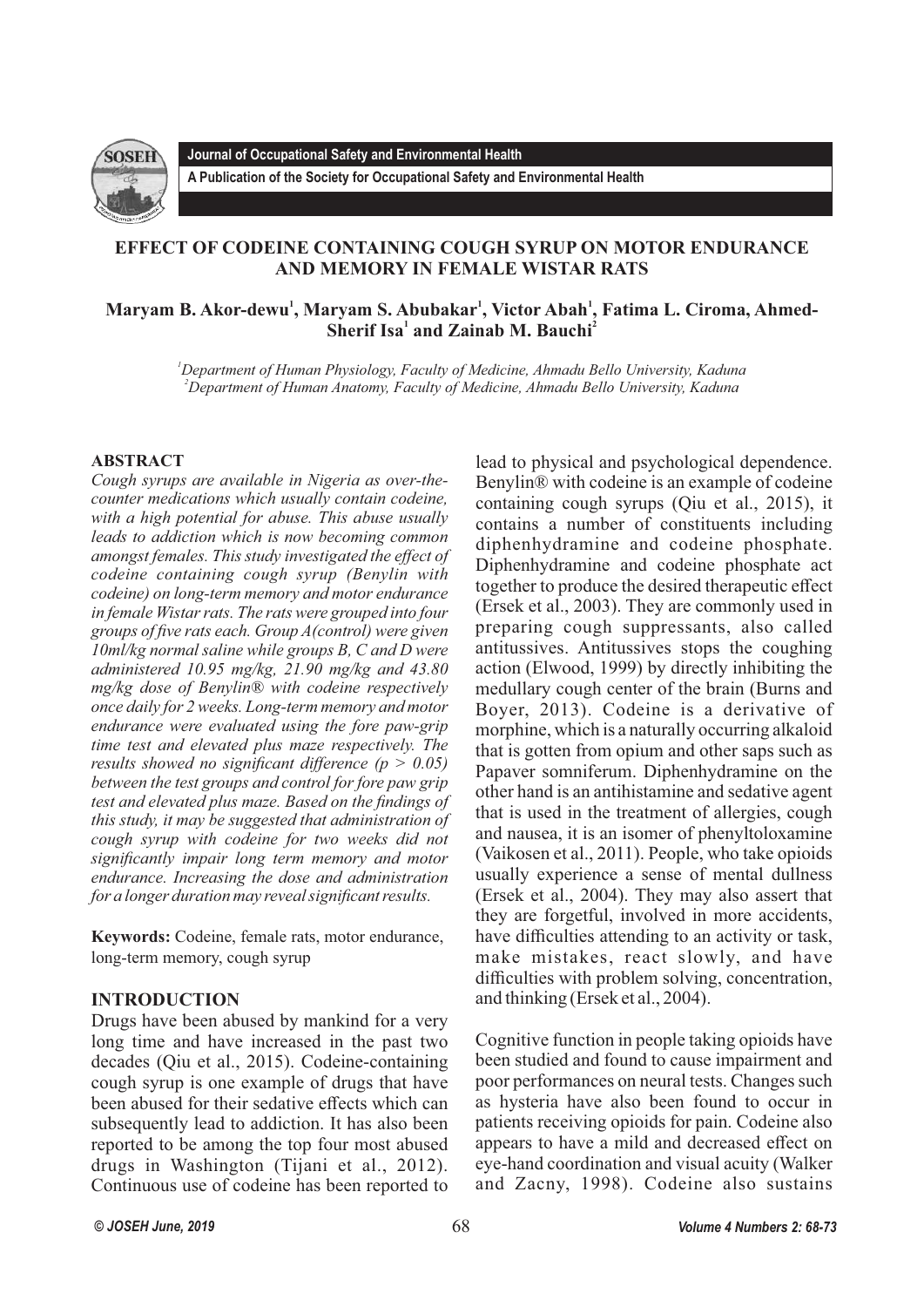addiction and increases the risk of relapse in people afflicted with addiction. The side effect and the symptoms appear only after prolonged, chronic use and abuse of the substance and many of these effects are irreversible.

Codeine containing cough syrups are used widely for the treatment of cough, but the abuse of these drugs is becoming extensive. They are mostly abused for their sedative and euphoric properties and more recently; this abuse has been observed in females. Differences in the rate of substance abuse between men and women have been consistently observed in the general population, with males exhibiting significantly higher rates of substance abuse and dependence, but a recent epidemiologic survey suggests that this gap between men and women has narrowed significantly. A survey also found that women engage in the non-medical use of prescription of opioids more often than men (Greenfield et al., 2010). The aim of this work was to study the neurobehavioural effect of codeine containing cough syrup (Benylin® with codeine) on motor endurance and long-term memory using forepaw grip endurance test and the elevated-plus maze test respective in female Wistar rats.

## **Materials and Methods Drug**

Codeine containing cough syrup (Benylin® with codeine) was purchased from a reputable Pharmacy, Zaria, Nigeria. The constituents of the Benylin® with codeine were diphenhydramine HCl (13.5 mg), codeine phosphate (10.95 mg), ammonium chloride (132.0 mg), sodium citrate  $(54.4 \text{ mg})$  and menthol  $(1.1 \text{ mg})$ .

## **Experimental animals**

Twenty female Wistar rats weighing an average of 132 g were used for the study. The animals were obtained from the National Veterinary Research Institute (NVRI) Vom, Plateau State, Nigeria. The animals were housed in cages (5 rats per cage) and kept at room temperature and relative humidity. The rats had access to feed and water ad libitum. The rats were also allowed to acclimatize to the laboratory environment before the commencement of the experiment. Experiments were carried out between 8:00 am to 12:00 pm.

# **Experimental design**

The rats were weighed and then randomly assigned into 4 groups of 5 rats each. Rats in group A served as control and were given 10 ml/kg of normal saline, groups B, C and D and were administered Benylin® with codeine orally at a dose of 10.95 mg/kg, 21.90 mg/kg and 43.80 mg/kg respectively for a duration of two weeks. After two weeks, the effect of the drug administration was evaluated using the forepaw grip test to assess for motor endurance and elevated plus maze to assess for spatial long-term memory.

## **Forepaw grip time test**

This forepaw grip test is used as a measure of motor endurance according to the method of Hutter-Saunders et al. (2012). The forepaw grip apparatus consists of two vertical stands with a horizontal pole connecting them. One hour after the last administration, each rat was allowed to grasp the middle pole with its forelimbs and was then gently lowered. The timer was started as soon as the animal was released and the time taken for the animal to release its grasp and fall down to the base was recorded (Van Putten, 2011). The latency to fall was recorded as the index of motor endurance. This test was carried out three times for each animal with a 30 seconds inter-trial period between each test.

## **Elevated plus maze test (EPM)**

Long-term memory was determined using the EPM according to the method of Itoh et al., 1990, which measures spatial memory (Itoh et al., 1990). The maze was composed of wood; it comprised of two open arms (29 x 5cm) and two enclosed (29 x 5 15cm). The maze was supported 15 cm high above the floor.

This procedure exploits preference of a comparatively safe and comfortable environment (the closed arms) to a risky environment (elevated open spaces). The general principle is that the more "impaired" the subjects are due to effect, the less likely they will have retention of memory. The test involves two phases: an acquisition and a test (retention) phase. In the acquisition phase, each rat was placed at the distal end of open arm facing away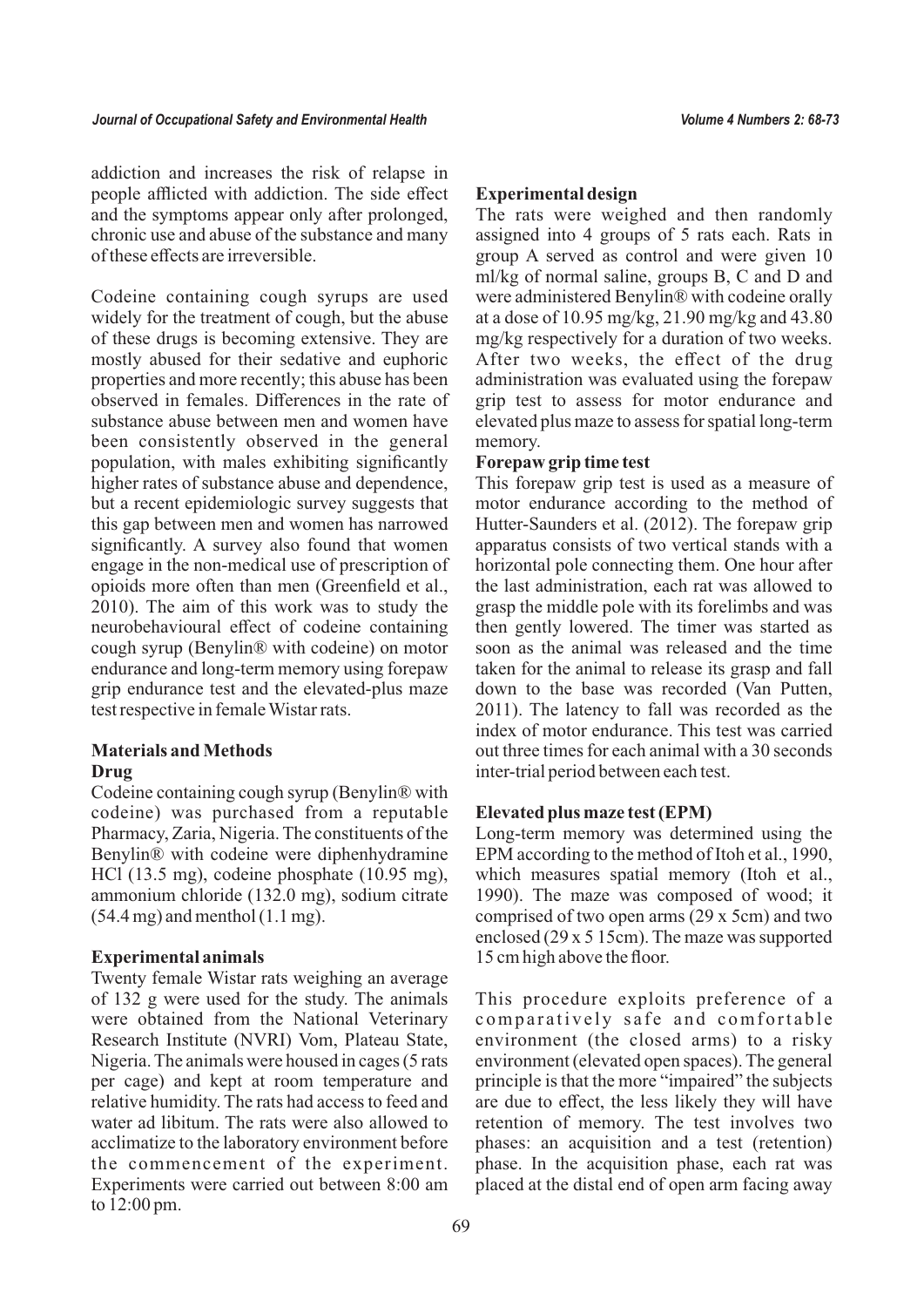#### *Journal of Occupational Safety and Environmental Health Volume 4 Numbers 2: 68-73*

from central platform. The transfer latency of the rat to move from the open to the enclosed arms was recorded within 90s. Following entry into the arm, the rats were allowed to explore the apparatus for 30s. Twenty-four hours later, the second phase (retention test) was performed and the rats were observed the time taken for the rat to enter was recorded with maximum time of 90s. After each trial, the maze was wiped with a cotton wool dipped in 70% ethyl alcohol and allowed to



dry to remove any olfactory cue or odour. The experiments were conducted in a dimly lit, semisound proof room.

#### **Data analysis**

Data was expressed as the mean  $\pm$  standard error of mean (SEM). The analysis was performed using Graph Pad Prism (Version 6.0). Statistical analysis was carried out using Analysis of Variance (ANOVA). Values of p

Figure 1: Effect of codeine containing cough syrup on motor endurance in female rats.







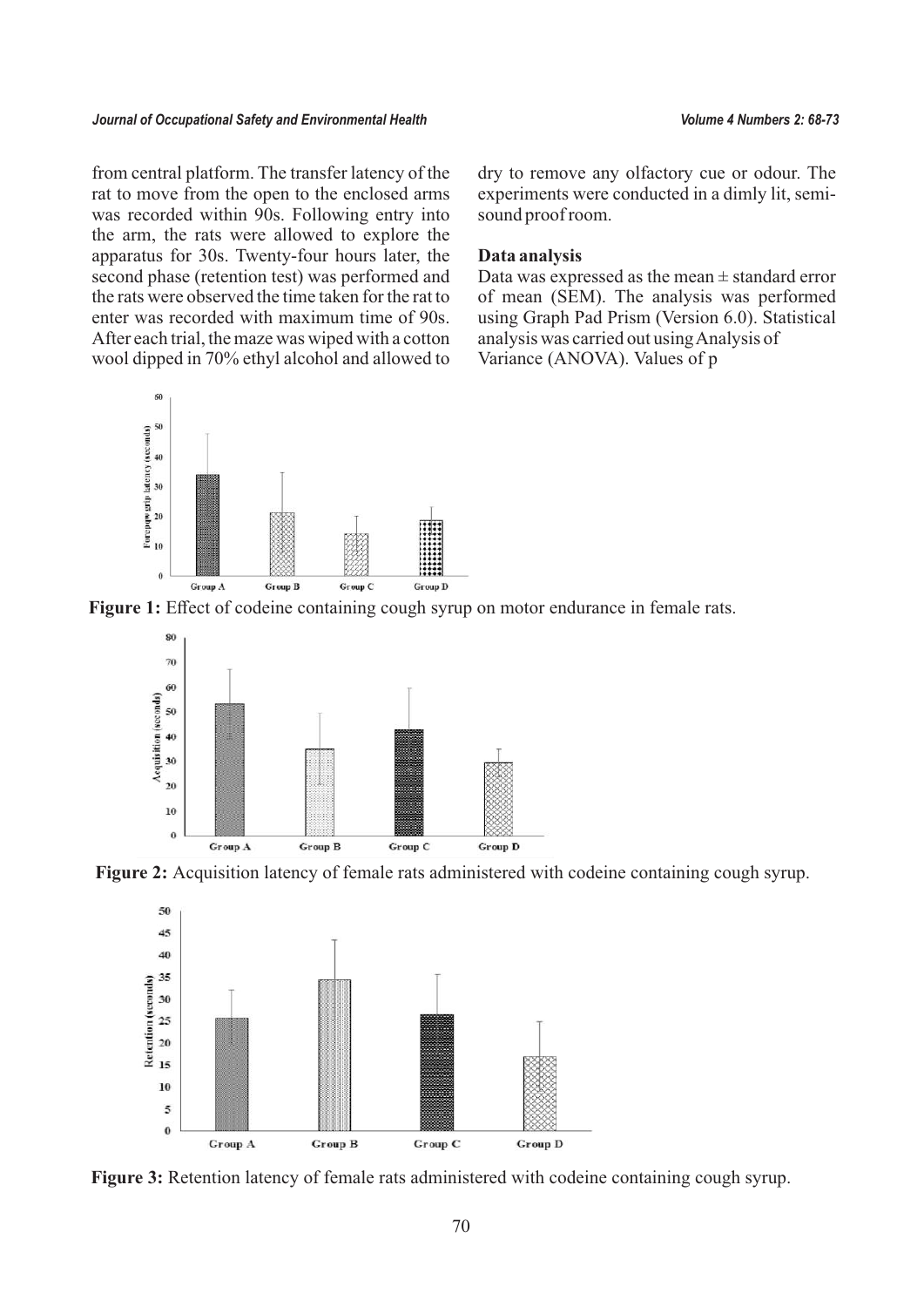#### **DISCUSSION**

The abuse of over-the-counter cough drugs is a continuing problem throughout the world despite media attention and documented dangers. Antitussives exert their clinical effect via relative central inhibition of the medullary cough center of the brain (Qiu *et al*., 2015). Codeine is an opioid agent with cough suppressant activity which occurs via agonism of the opioid receptors (Burns and Boyer, 2013). Codeine is readily absorbed in the gastrointestinal tract and distributed to the liver, spleen and kidney. It crosses the blood brain barrier and is secreted in breast milk (Mulugeta, 2014)

Reduced physical activity observed in animals in this study may be attributed to the administration of codeine containing cough syrup. Tijani *et al.* (2012) demonstrated that repeated administration of codeine containing cough syrup in mice causes a significant decrease in locomotive activity as observed in this study. The reduced physical activity observed in this study could have been from diphenhydramine, a first generation anti histamine, a potent  $H<sub>1</sub>$  receptor antagonist and one of the main constituents of cough syrup that causes sedation by readily crossing the blood brain barriers owing to its high lipophilic nature (Kay, 2000). Codeine phosphate, which is also a constituent of the cough syrup acts mostly on mopioid receptors in the brain and inhibit cholinergic function, which can lead to a decrease in physical activity (Brunton *et al.,* 2010). Thus, the administration of diphenylhydramine and codeine singly have been documented to cause reduction in cognitive and psychomotor performance in addition to sedation (Preston *et al.,* 1992; Kay, 2000).

The result also indicated that repeated administration of codeine containing cough syrup reduced motor endurance using the fore paw grip test. Although, this effect was not statistically significant, the results clearly indicated a reduced motor endurance especially in the group that received 21.90 mg/kg when compared to the control group. The duration of administration of the drug in this study (two weeks) may account for the lack of significance recorded in this study. Furthermore, Van Hout *et al.* (2014) also reported that symptoms appeared only after prolonged chronic use and abuse of the substance, which can sometimes be irreversible.

Cognitive assessment using elevated plus maze did not reveal a statistical significant effect but it showed that the dose of 21.90mg/kg reduced the latency of the rats to find the closed arm. It was also observed that at the dose of 43.80 mg/kg, the latency decreased. The

result generally indicates that memory was improved at the highest dose and decreased at the middle dose. Although the reason for this is not fully clear, but a can have different effects depending on the concentration at which it was administered. Essentially, codeine containing cough syrup at the doses and duration administered in this study did not significantly impair motor endurance, and memory. This corroborate previous report that oral codeine and morphine have only modest effects on mood, produce few side effects, and does not impair psychomotor function and performance (Walker and Zacny, 1998). Amato *et al.* (2013) also who reported that codeine/paracetamol did not significantly impair subjective alertness and psychomotor performance. A study conducted to compare brain images of codeine cough syrup addicts and healthy individuals showed changes in the bilateral corpus striatum and decreased weight and volume of the whole brain of the codeine cough syrup addicts. Other long-term effects of codeine use include perforated gastric ulcers, gastrointestinal bleeding, hepatotoxicity, hypokalemia, renal failure and anemia (Frei *et al.,* 2010; Van Hout *et al.,* 2014).

Tijani *et al*. (2012*)* in a study demonstrated that administration of cough syrup impaired locomotion and short-term memory. They found that single oral administration resulted in dose-dependent increases in total locomotive activity and rearing in open field. It is pertinent to state here that there are certain important points worthy of note, which include; the concentration of codeine in the codeine containing cough syrup which may require a longer time to act, the other constituents of cough syrup whether it is diphenhydramine, dextromethorphan or phenylephrine may influence the action of codeine, either by potentiating or inhibition its action.

Considering that the constituent of the codeine containing syrup used in this study was diphenhydramine, Agostini *et al*. (2001) reported that administration of diphenhydramine was associated with a decline in cognitive functions. Although, this was reported in hospitalized elderly patients and diphenhydramine was administered alone. Diphenhydramine has also been reported to show significant reduction in cognitive functions (Gupta *et al*., 2004), and psychomotor performances, but it increases sedation (Preston *et al.,* 1992).

Altogether, codeine may not affect memory because it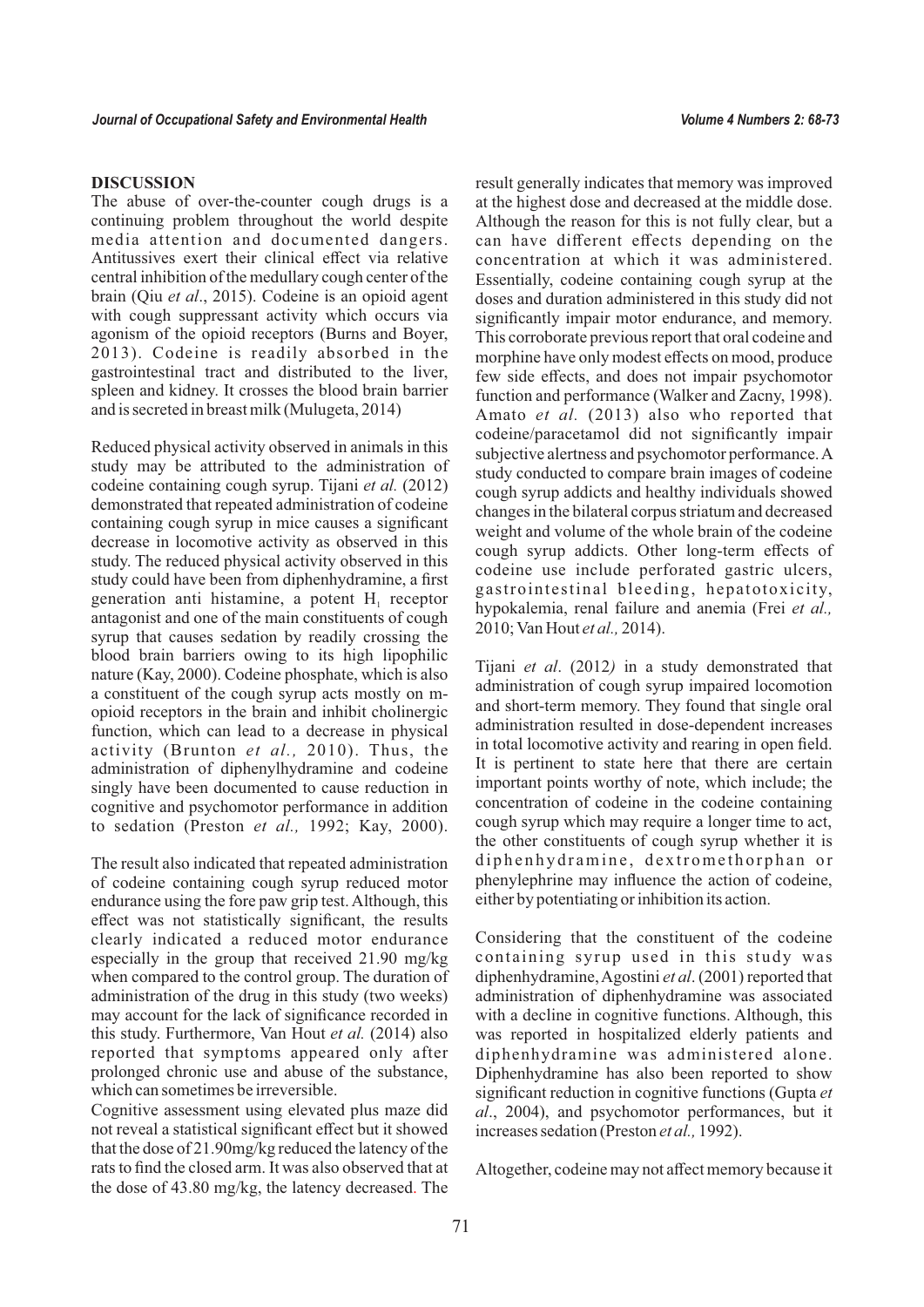acts on opioid receptors unlike other dissociative drugs (ketamine, dextromethorphan) which act via disrupting the actions of the glutamate at Nmethyl-D-aspartate (NMDA) receptors on nerve cells throughout the brain whose effects typically depends on the amount of drug taken. The results in this study suggest that the effects of the codeine containing syrup may be progressive as such these effects may not be immediately observed in rats administered the drug for a duration of two weeks. This may be as result of the doses that were administered, the type and species of rats (could be poor metabolizers of codeine) and duration of the study.

#### **CONCLUSION**

The results obtained in this study showed that codeine containing cough syrup did not significantly impair motor endurance and memory. It is clear that codeine containing cough syrup has effects on motor endurance, but its effect on memory was not clear. Thus, further studies using various types of learning and memory test model, to determine the effect of codeine containing cough syrup, on learning and memory is imperative. Increasing the dose, and frequency of administration and administration for a longer duration may reveal relevant results in addition to its withdrawal effects.

#### **References**

- Agostini, J.V., Leo-Summers, L.S. and Inouye, S.K. (2001). Cognitive and other adverse effects of Diphenhydramine use in hospitalized older patients. *Archives of Internal Medicine*, 161, 2091-2097.
- [Amato, J.N.,](https://www.ncbi.nlm.nih.gov/pubmed/?term=Amato%20JN%5BAuthor%5D&cauthor=true&cauthor_uid=23474890) [Marie, S.,](https://www.ncbi.nlm.nih.gov/pubmed/?term=Marie%20S%5BAuthor%5D&cauthor=true&cauthor_uid=23474890) [Lelong-Boulouard, V.,](https://www.ncbi.nlm.nih.gov/pubmed/?term=Lelong-Boulouard%20V%5BAuthor%5D&cauthor=true&cauthor_uid=23474890)  [Paillet-Loilier,](https://www.ncbi.nlm.nih.gov/pubmed/?term=Paillet-Loilier%20M%5BAuthor%5D&cauthor=true&cauthor_uid=23474890) M., [Berthelon.](https://www.ncbi.nlm.nih.gov/pubmed/?term=Berthelon%20C%5BAuthor%5D&cauthor=true&cauthor_uid=23474890) C., [Coquerel, A.,](https://www.ncbi.nlm.nih.gov/pubmed/?term=Coquerel%20A%5BAuthor%5D&cauthor=true&cauthor_uid=23474890) [Denise, P., and](https://www.ncbi.nlm.nih.gov/pubmed/?term=Denise%20P%5BAuthor%5D&cauthor=true&cauthor_uid=23474890) [Bocca,](https://www.ncbi.nlm.nih.gov/pubmed/?term=Bocca%20ML%5BAuthor%5D&cauthor=true&cauthor_uid=23474890)  [M.L.](https://www.ncbi.nlm.nih.gov/pubmed/?term=Bocca%20ML%5BAuthor%5D&cauthor=true&cauthor_uid=23474890) (2013). Effects of three therapeutic doses of [codeine/paracetamol](https://www.ncbi.nlm.nih.gov/pubmed/?term=Bocca%20ML%5BAuthor%5D&cauthor=true&cauthor_uid=23474890) on driving [performance, a psychomotor vigilance](https://www.ncbi.nlm.nih.gov/pubmed/?term=Bocca%20ML%5BAuthor%5D&cauthor=true&cauthor_uid=23474890)  te[st,](https://www.ncbi.nlm.nih.gov/pubmed/?term=Bocca%20ML%5BAuthor%5D&cauthor=true&cauthor_uid=23474890) and subjective feelings. [Psychopharmacology](https://www.ncbi.nlm.nih.gov/pubmed/?term=Bocca%20ML%5BAuthor%5D&cauthor=true&cauthor_uid=23474890) (Berl), 228(2): [309-320.](https://www.ncbi.nlm.nih.gov/pubmed/?term=Bocca%20ML%5BAuthor%5D&cauthor=true&cauthor_uid=23474890)
- Brunton, L.L.; Chabner, B.A. and Knollman, B.C. (2010). Goodman and Gilman's the pharmacological basis of

therapeutics  $(12<sup>th</sup> Ed)$ . McGraw Hill. pp 481-489

- Burns, J. M. and Boyer, E. W. (2013). Antitussives and substance abuse. *Substance Abuse Rehabilitation*, 4:75- 82
- Daily Trust. (2015) Codeine abuse spikes in women, teens across North [Online] Available from: [http://www.dailytrust.com.ng/news/ge](http://www.dailytrust.com.ng/news/general/codeine-abuse-spikes-in-women-teens-across-north/111459.html) [neral/codeine-abuse-spikes-in-women](http://www.dailytrust.com.ng/news/general/codeine-abuse-spikes-in-women-teens-across-north/111459.html)[teens-across-north/111459.html#Lq](http://www.dailytrust.com.ng/news/general/codeine-abuse-spikes-in-women-teens-across-north/111459.html)  W0UpExO2dUxafr.99. [Accessed:  $19<sup>th</sup>$  $19<sup>th</sup>$  $19<sup>th</sup>$ [September, 2015\].](http://www.dailytrust.com.ng/news/general/codeine-abuse-spikes-in-women-teens-across-north/111459.html)
- Elwood, W. N. (1999). Leaning on syrup: The misuse of opioid syrup in Houston. *Texas Commission on Alcohol and Drug Abuse.* 1(1): 5-7
- Ersek, M., Cherrier, M. M., Overman, S. S. and Irving, G. A. (2003). The cognitive effects of opioids. *Journal of Pain Management Nursing.* **5**(2): 75-93
- Ersek, M., Cherrier, M. M., Overman, S. S. and Irving, G. A. (2004). The cognitive effects of opioids. *Pain Management Nursing*, *5*(2), 75-93.
- Frei, M. Y., Nielsen, S., Dobbin, M. D. H. and Tobin, C. L. (2010). Serious morbidity associated with misuse of over-thecounter codeine-Ibuprofen analgesics: a series of 27 cases. *The Medical Journal of Australia.* 193: 294-296.
- Greenfield, S. F., Back, S. E., Lawson, K. and Brady, K. T. (2010). Substance abuse in women. *Psychiatric Clinics of North America.* 33 (2): 339-355
- Gupta, S., Kapoor, B., Gillani, Z., Kapoor, V. and Gupta, B. M. (2004). Effects of fexofenadine, cetirizine and diphenhydramine on psychomotor p erformances in adult healthy volunteers. *Journal of Medical Education and Research*. 6 (4):201
- Hutchings H.A. and Eccles . R. (1994). The opioid agonist codeine and antagonist naltrexone do not affect voluntary suppression of capsaicin induced cough in healthy subjects. *Eur Respir J,*